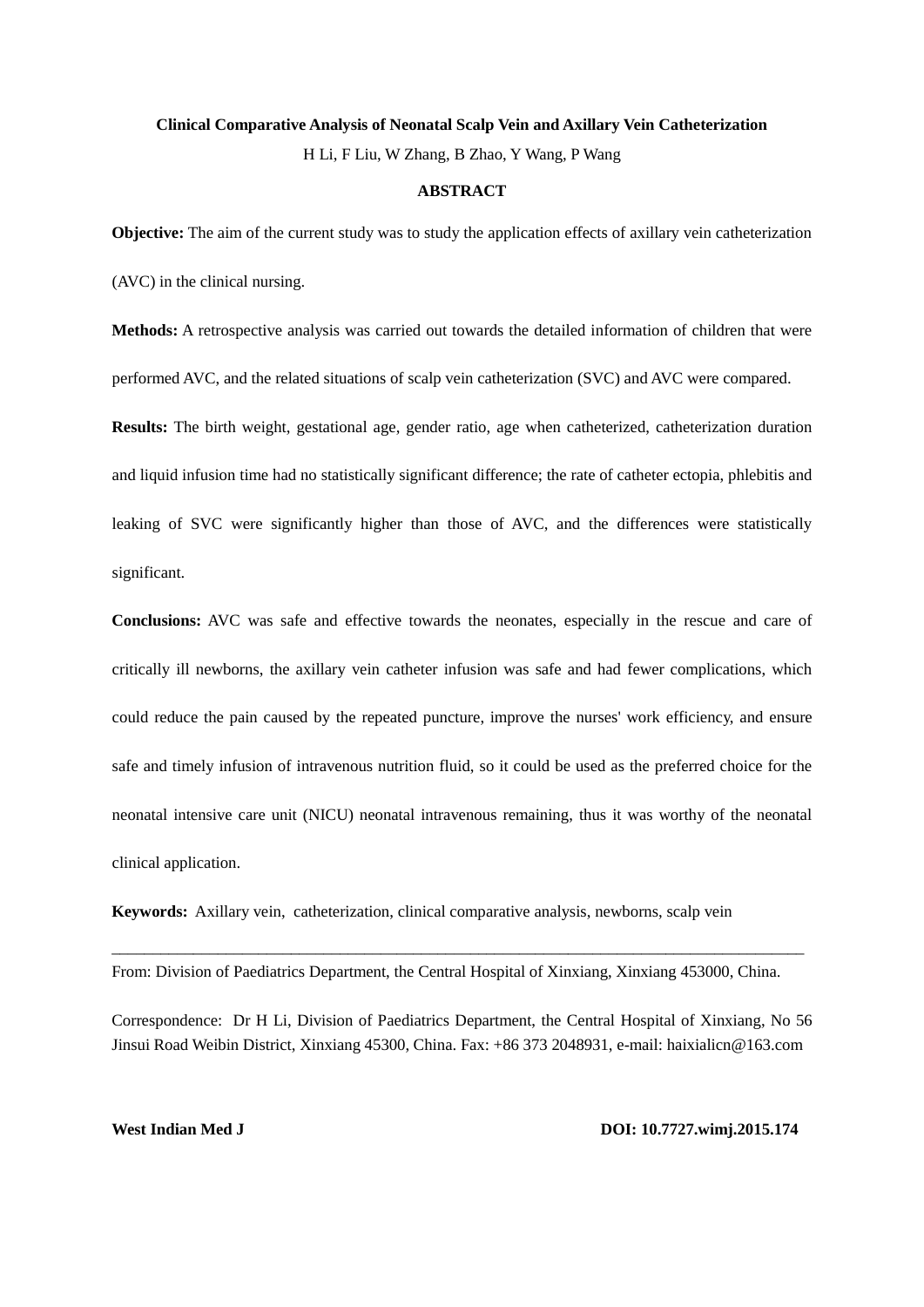# **INTRODUCTION**

Clinically, some newborn children needed the intravenous infusion of nutritious solution, as well as certain stimulant medication, for a very long time (1). Due to the congenital shortages of neonatal peripheral vessels, the leakage would easily occur, thus leading to such care complications as phlebitis, skin necrosis, infection and others (2). In recent years, scalp vein catheterization (SVC) reduced the workload of nurses, especially towards the critically ill children, it could facilitate the rescue, save the time, and improve the salvage rate (3). SVC had gradually become a common infusion way in the pediatrics, which better solves the problems of fluid replacement and medication, while it also existed the complications as puncture failure, phlebitis and indwelling needle abscission, etc (4). And it was found in the practice that it would be affected by multiple factors, and prone to phlebitis (5). Although as the replacement product of SVC and had many advantages, in fact, the problems caused by intravenous catheterization still needed some thinking (6).

Towards the above problems, this paper proposed axillary vein catheterization (AVC) technology, and compared it with SVC to improve the effects of neonatal intravenous catheterization and reduce the complications, AVC infusion was safe (7). As the rescue infusion pathway towards the critically ill newborns, compared with the catheterization in other body parts, AVC was superior in the puncture success rate, retention time and complication care (8). The investigation of AVC in neonates was important, the adverse reactions were less, and the minor-lateral position, with the arm outer-extending degree as 110-145°, had high puncture success rate (9). When rescuing the critically ill newborns, AVC infusion was safe, and the complications were less, thus it could be used as the preferred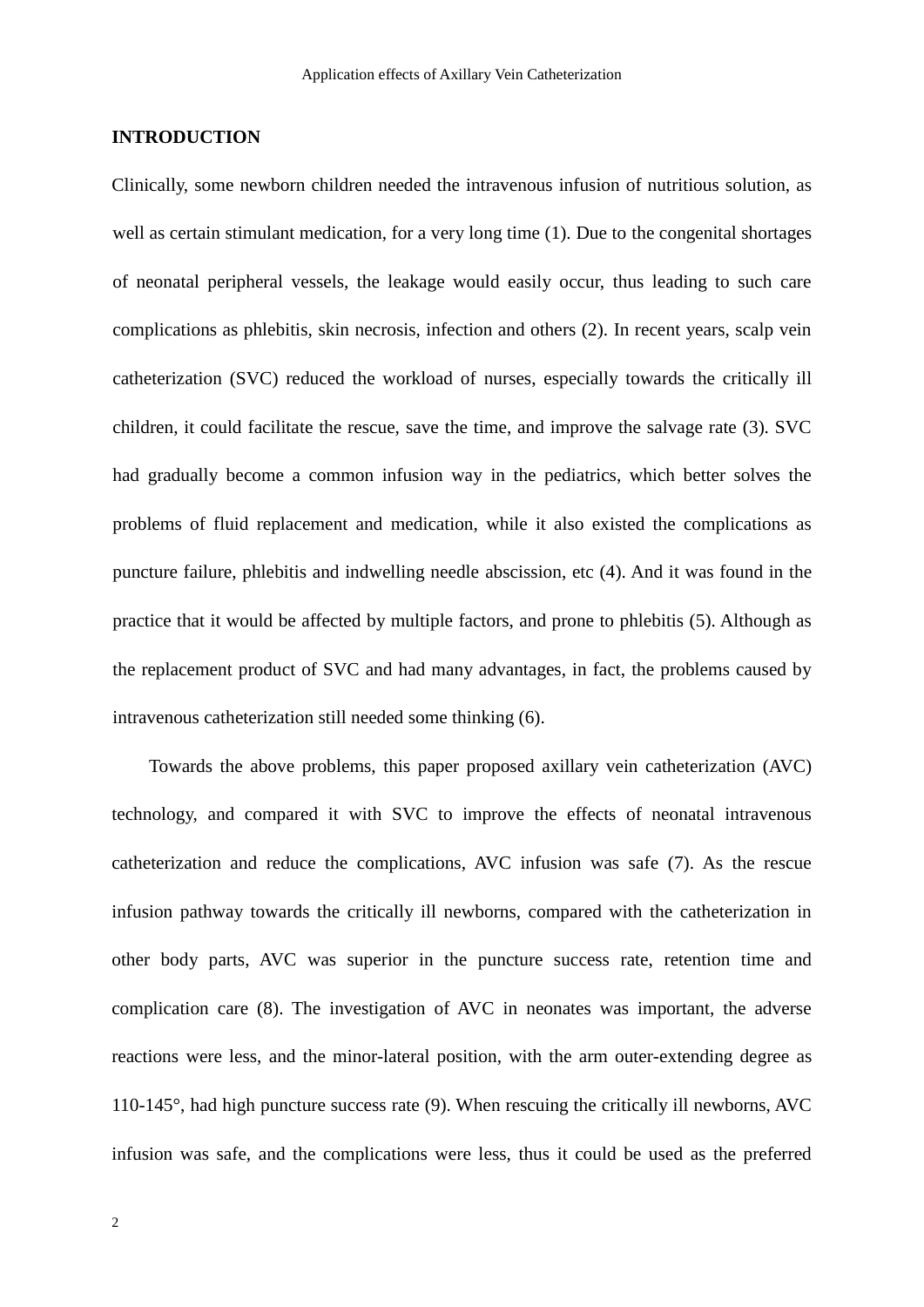intravenous catheterization choice towards the NICU newborns. thus it was worthy of the clinical application.

### **MATERIALS AND METHODS**

In the clinical care, the neonatal intravenous infusion was an important way of clinical administration, as well as an important nursing technique (10). The intravenous indwelling needle, also known as the trocar, was made of the advanced biological materials, applied into the clinics as the replacement of scalp acupuncture in 1958, and widely used in the United States and Europe 30 years ago (11). Clinically, most neonatal patients were used the scalp vein and limb superficial vein for the puncturing catheterization, which was prone to occur the leakage and phlebitis, especially in the infusion of hypertonic liquid and vasoactive drugs, the stimuli to the blood vessels were huge (12). Our division applied the vein catheterization towards 136 newborns in neonatal intensive care unit (NICU) of our hospital from June 2012 to June 2013, among who 13 cases of treatment abandonment were excluded, and 8 cases died, the rest 115 cases were discharged after the recovery, so they were enrolled into this study. The detailed information of the child patients were retrospectively analyzed, aiming to compare the relevant situations occurred during the scalp and axillary vein catheterization.

### **Subjects**

Our department performed 136 cases of vein catheterization towards the NICU newborns from June 2012 to June 2013, after excluded 13 cases of treatment abandonment, 8 cases of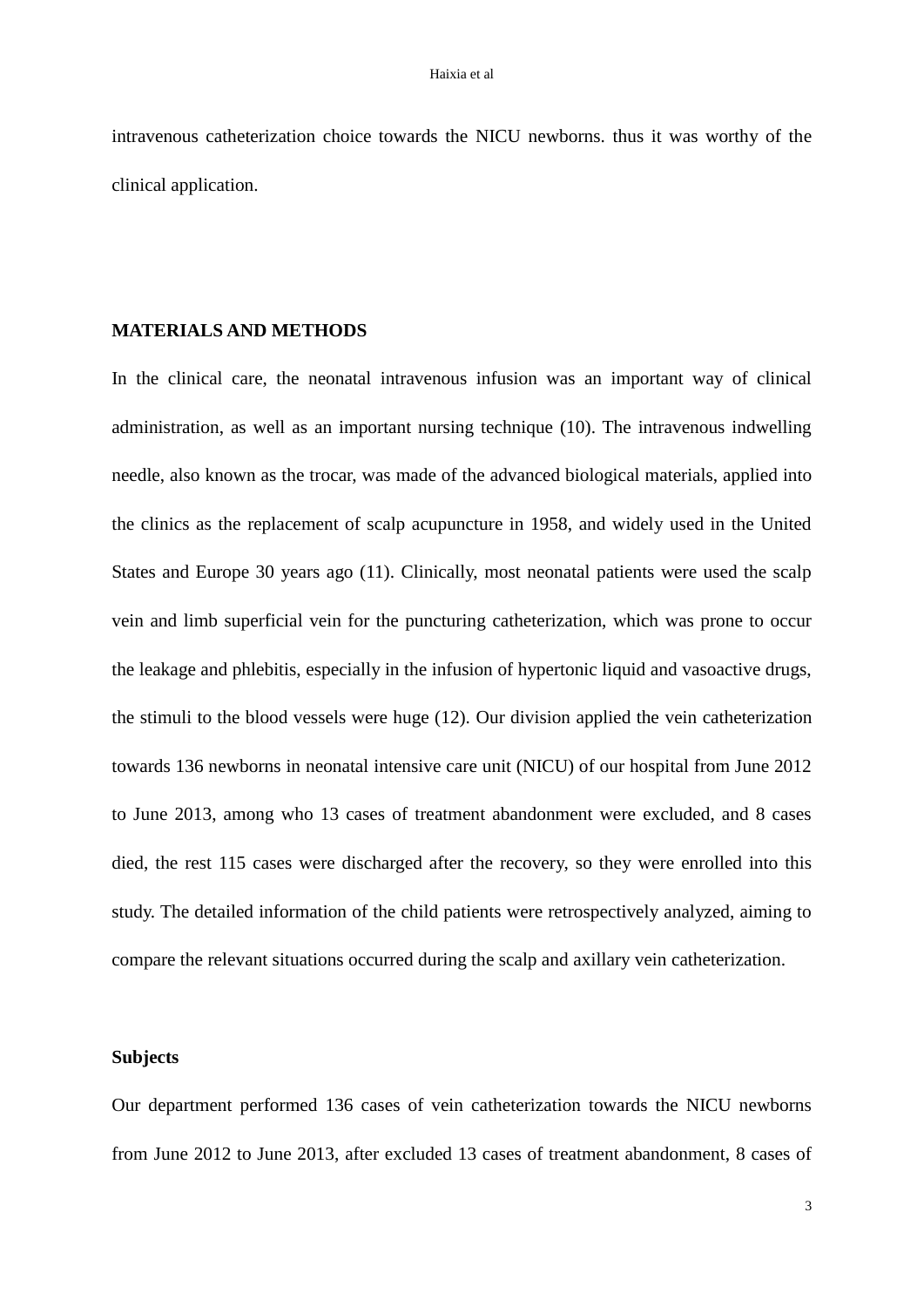death, the rest 115 cases were discharged after the treatment, and they were included into this study. The detailed information of these children was retrospectively analyzed to compare the related situations of SVC and AVC. This study was conducted in accordance with the declaration of Helsinki. This study was conducted with approval from the Ethics Committee of the Central Hospital of Xinxiang. Written informed consent was obtained from all participants' guardians.

# **SVC**

The skilled nurses operated the vein catheterization. The needle used the disposable Intima-11 intravenous needle (Becton Dickinson Medical Devices Co., Ltd. Suzhou), according to the distributions of blood vessels, the puncture sites chose such thicker vessels as posterior auricular vein, superficial temporal vein, frontal median vein and frontal horn branch. Firstly, the hair at and around the blood vessel was shaved for about 6cm, then 0.25% povidoneiodine was used to disinfect the skin puncture site, followed by the 75% alcohol deiodination and air-dryign. During the puncture, the heparin cap was inserted into the scalp vein to drain the air, so that the adhesions between the casing and needle core could be prevented, then closed the regulator. The right hand hold the needle wing, and formed 15-25° angle towards the scalp, then inserted the needle, the speed should be slow and the blood return should be observed. When the needle core was withdrawn, the outer tube was inserted, until it was all placed into the tube, after observed that the infusion was smooth and had no extravasation, the needle could be fixed with a transparent applicator, with injection time stated on the paper tape, and the extension tube fixed on the child's head.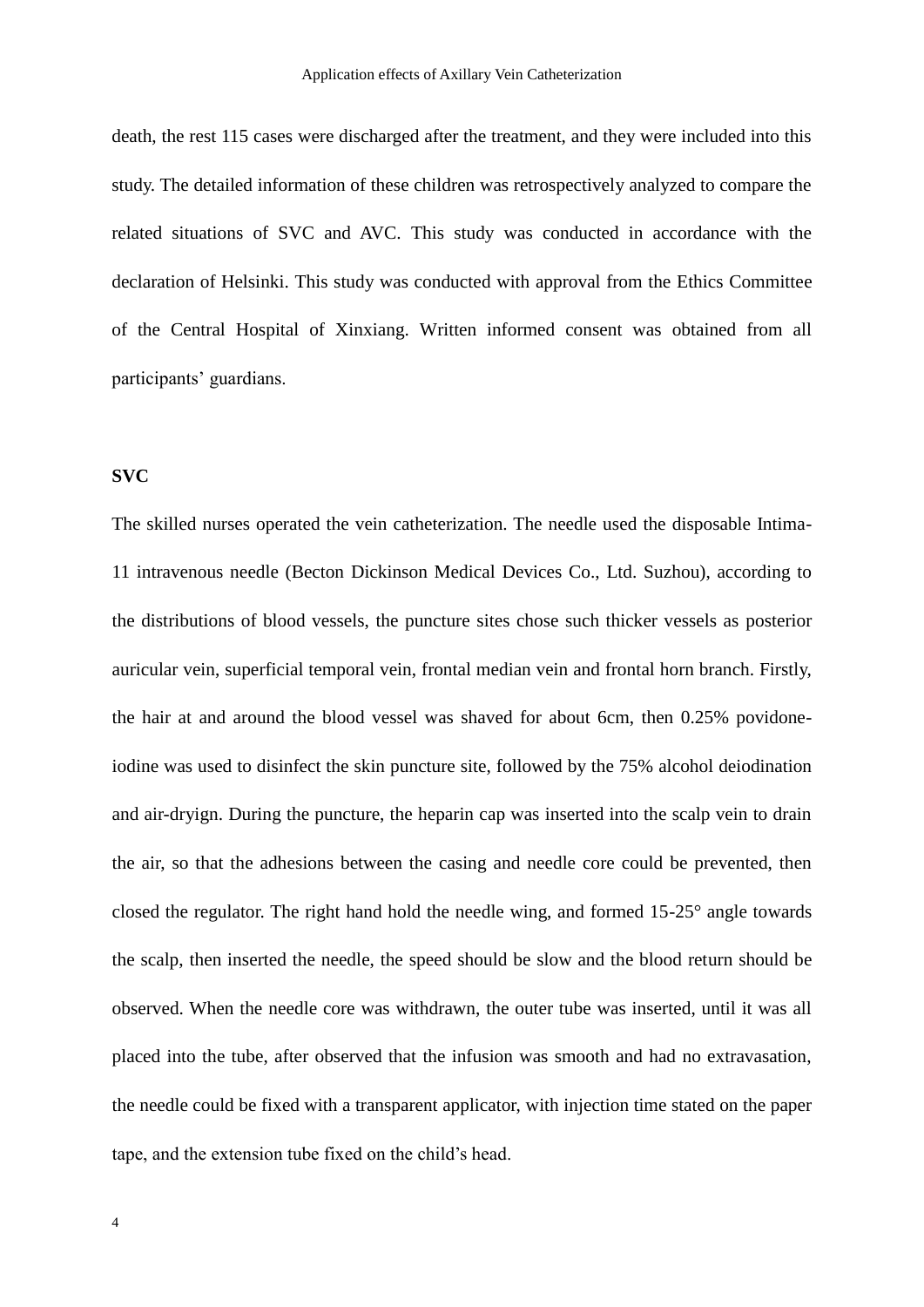**AVC**

The catheterization was operated by the same skilled nurse, the needle was the same, while the patient was in the supine position, with one arm straightened outwards to fully expose the armpit. The axillary vein connected the end of subclavian vein, and the site where it intersected with the clavicle was about  $65.7 + 6.2$  mm away from the collarbone inner end (13), and started from the intersection of clavicular 2/5 inner side and 3/5 outer side, the diameter was  $12.3 + 0.2$  mm, it located inside the axillary artery, when touched the pulsatility of axillary artery, the needle should be inserted under the armpit 0.3 cm inner from the site where the most obvious beat was felt, and when the pulsatility was unclear, the needle was inserted at the intersection of 0.2-0.4 cm to the armpit midpoint and 1.0-1.2 cm under (14). The conventional disinfection was then performed towards the puncture site, the left hand of the operator held the upper arm of the child to tense the lower skin, then slowly inserted the needle 0.5-1 cm beneath the puncture point with the angle as 10-15°. When the blood return was seen, the needle was parallel inserted 0.1-0.2 cm, and withdrew the needle core, the soft core was then sent into the axillary vein, to ensure the indwelling needle kept inside the vessel, the saline syringe should be connected, when the blood could be withdrawn smoothly, the saline was injected to seal the tube, and 3 M transparent applicator was used for the fixation.

# **Post-catheterization nursing**

The nursing was performed according to conventional venipuncture and extubation nursing, the tube sealing liquid was used for the plugging, and the assessment was performed in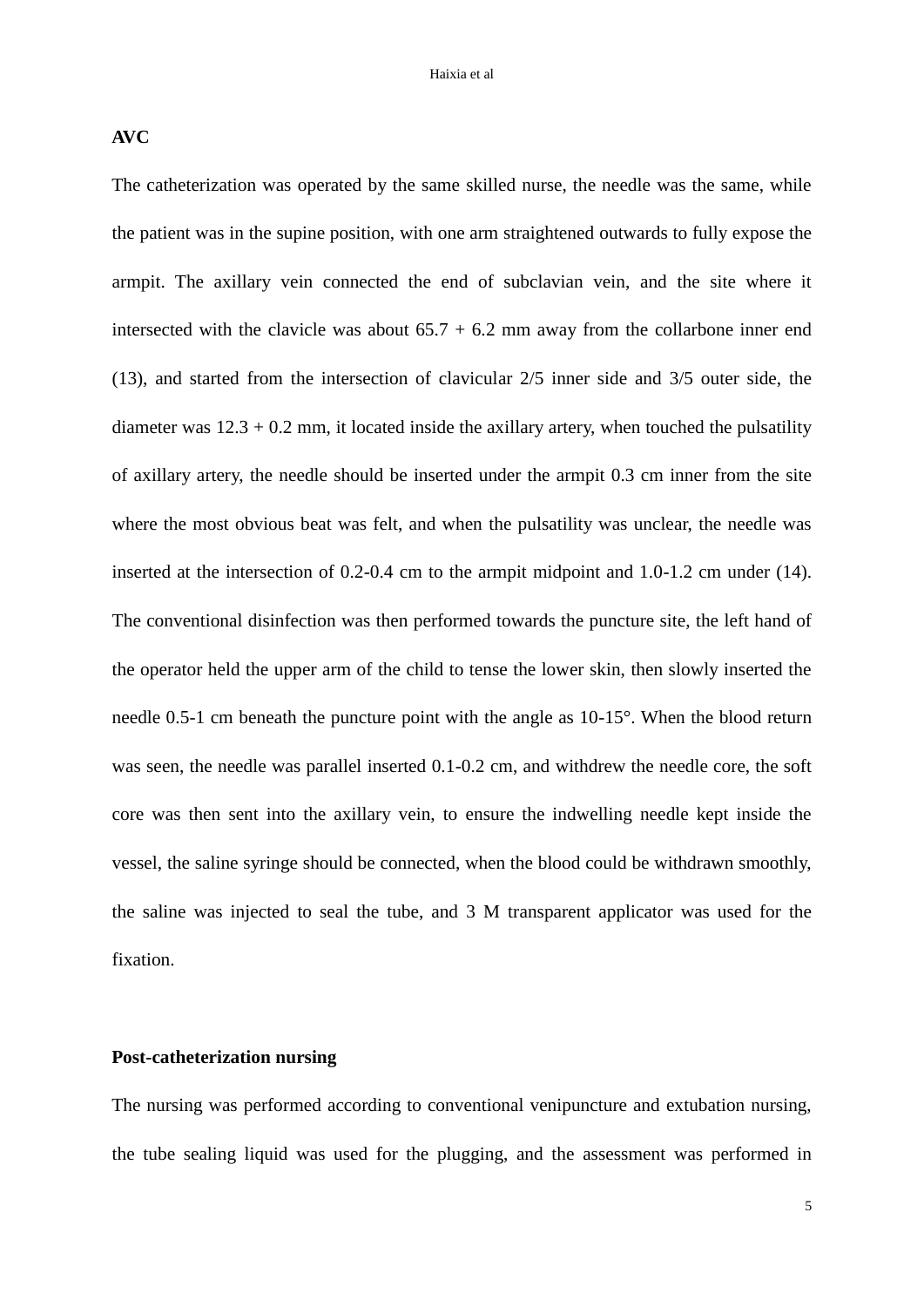accordance with the venous catheterization record, the drugs of high nutrition, high sugar (glucose concentration  $>12.5\%$ ) and high osmotic pressure (osmotic pressure  $>850$  mOsm/L) were all infused through the intravenous catheter. The axillary vein was relatively coarse, close to the large blood vessel, if the infusion was not smooth, the infusion tube should not be squeezed to prevent the small blood clots forcedly squeezed into the blood circulation and formed the thrombosis (15).

#### **Indwelling time and extubation**

These were up to the decisions of neonate-professional attending physicians and nurses of intravenous infusion group according to the clinical situations. The extubation should be performed immediately when the catheter-related infections and other related complications occurred.

#### **Vein catheterization-related complications**

Catheter-related bloodstream infections (CRBSI): The diagnostic criteria referred to the literature (16), namely the bacterial colonies were cultured from the peripheral blood during the catheterization and within 48h after the extubation.

Phlebitis: Mechanical or chemical, not related with infections, exhibited the red streak from the puncture point and along the catheter, and accompanied with the induration.

Catheter blockage: The infusion pump alarmed, the infusion could not continue, and when the catheter was withdrawn, there was no blood return.

Oozing: The fluid exosmosed into the tissue space, causing local swelling and pain.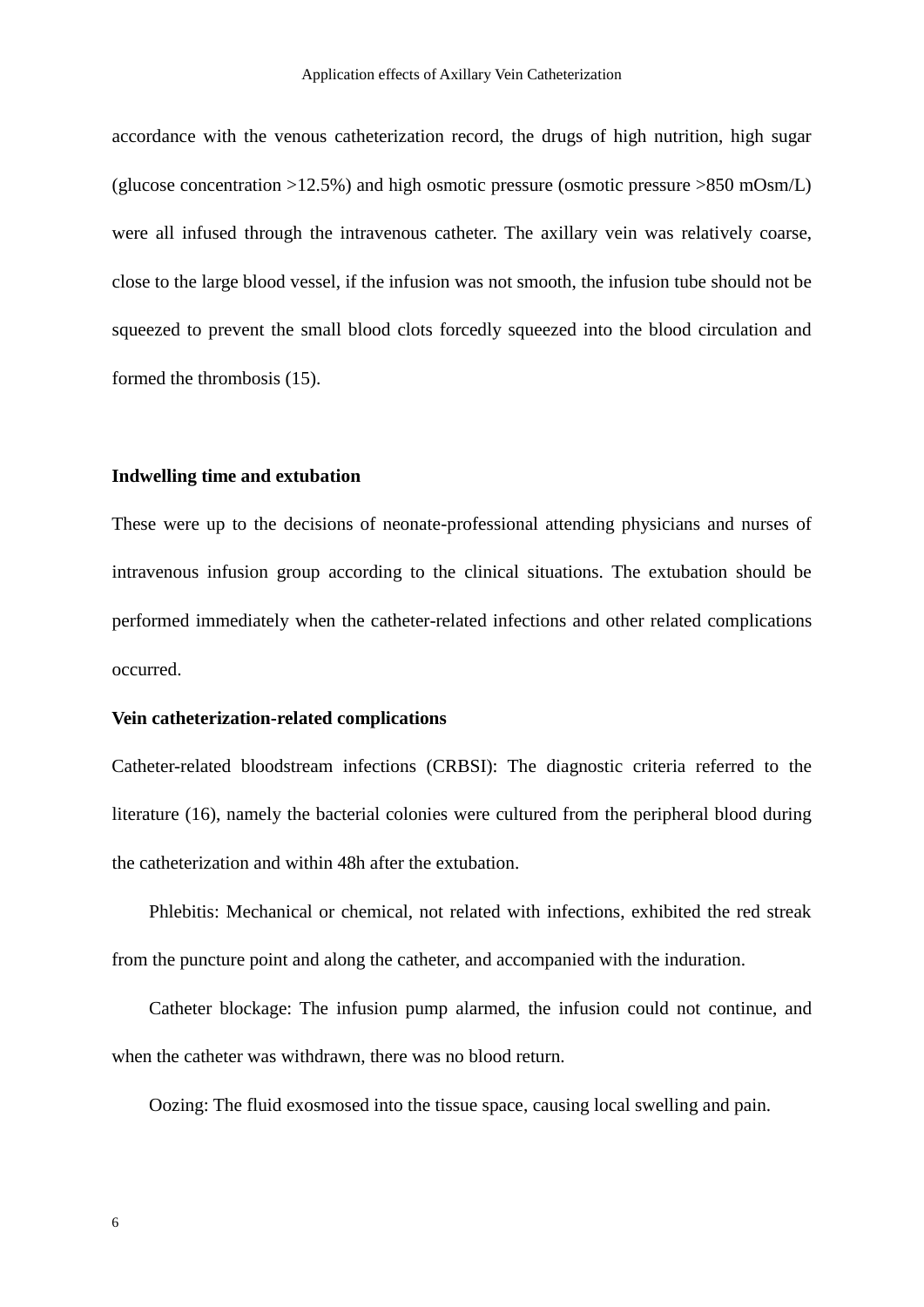#### **Statistical analysis**

The SPSS11.5 software was used for the statistical analysis. The categorical data were expressed by the frequency and rate, the intergroup comparison used the non-parametric test and Fisher exact test; the normally publish measurement data were expressed as mean  $\pm$ standard deviation  $(x \pm s)$ , and the intergroup comparison used the two-sample t test, with *P*<0.05 considered as the statistical significance.

# **RESULTS**

# **Clinical features**

Among 115 patients, 83 patients were very-low or ultra-low-birth-weight children, and 32 cases were diagnosed as low-birth-weight children, smaller-than-gestational-age children and neonatal hypoglycemia, etc. 61 cases were performed SVC, and 54 cases were performed AVC. The birth weight, gestational age, gender ratio, age when performed the puncture catheterization, catheterization duration and intravenous infusion time had no statistically significant difference (Table 1).

# **Catheterization-related complications**

The incidence rates of CRBSI of the 2 groups had no statistically significant difference. The pathogens cultured by the blood included Acinetobacter baumannii, Klebsiella pneumoniae, Escherichia coli, Staphylococcus aureus and coagulase-negative staphylococci. The catheter displacement rate, phlebitis and exudation of the SVC group were significantly higher than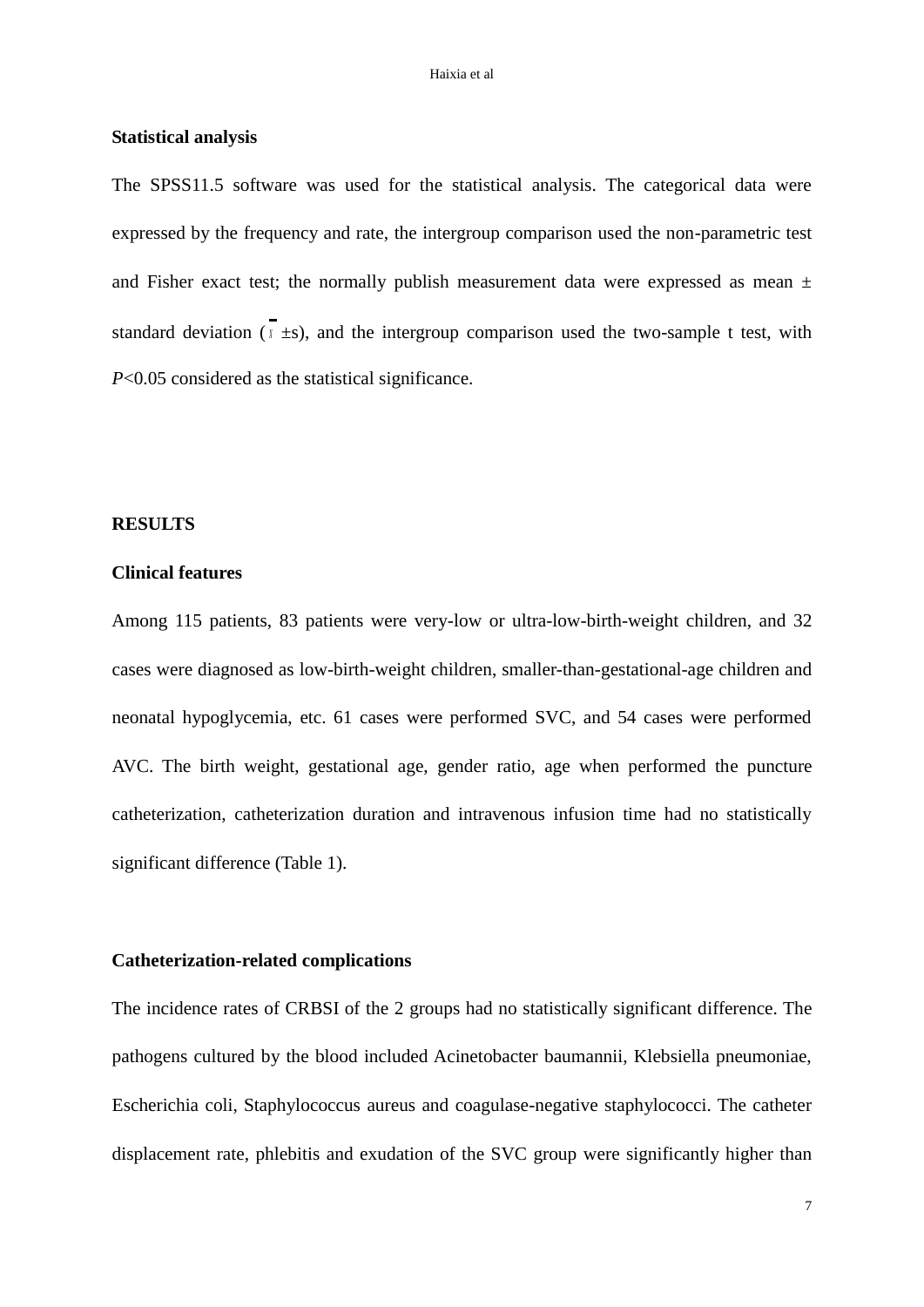those of the AVC group, and the differences were statistically significant (Table 2).

### **DISCUSSION**

It could be seen from Table 2, among the 115 cases, the incidence rates of CRBSI of the 2 groups had no statistically significant difference, while the comparisons of catheter displacement rate, phlebitis and exudation exhibited the statistically significant difference. The catheter displacement rate of the SVC group was significantly higher than the AVC group, which was related with that the scalp vein wall was thin, easily flattened, easily slide, the branches were mostly net-like, the return of blood would appear as impulse-like, and the resistance was greater when pushing the medications. While the axillary vein had less branches, thick, straight and easily punctured. So the rate of axillary vein displacement could be significantly lower than the scalp vein. The phlebitis rate of SVC was significantly higher, and this was related with that the lumen diameter of scalp vein was small, with more branches, thus the resistance of fluid infusion was, and the vascular intima would be easily injured, the vascular intima could prevent the liquid leakage. Meanwhile, it would damage the endothelial cells, exposed the subendothelial layer, the stimulation would thus induce the inflammatory reactions, and the endothelial cells could release the negative charges to prevent the platelet from adhering to the vessel wall, thus leading to the formation of thrombosis (17).

Concept change of venipuncture catheterization: people would habitually think that AVC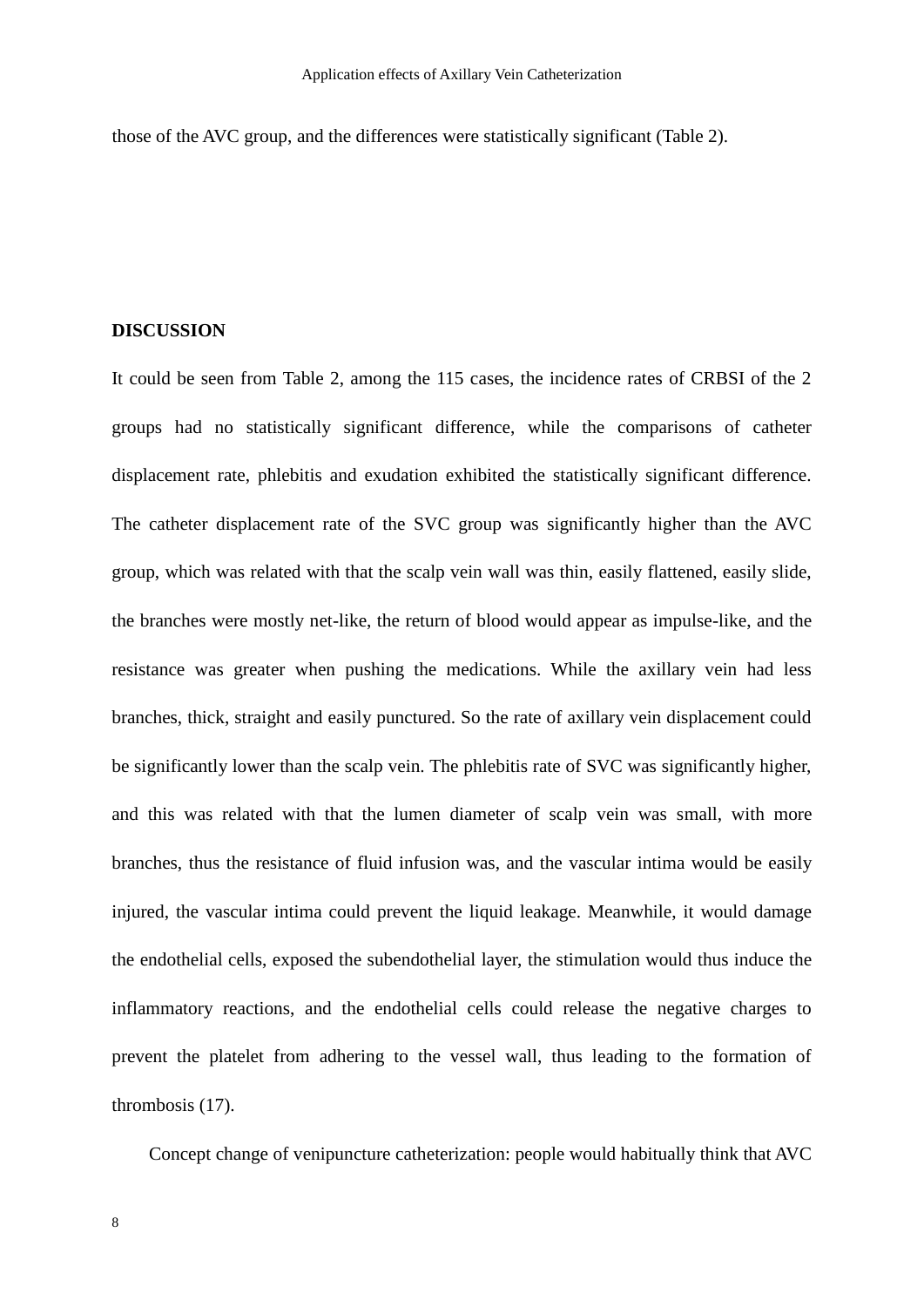was the choice when SVC failed, and because it was located at armpits, sweat or other secretions would easily cause the contamination, thus the risk of infection would be increased. The intravenous infusion was the important way for the neonates to receive the drug therapy and nutritional intake, the practice had proved that the axillary vein puncture could avoid and reduce the stimulation of specific drugs towards the blood vessels, reduce the pain caused by the repeated puncture towards the children (18), so it was suitable for the 24 h continuous infusion. The osmotic tolerance of axillary vein was similar to that of central vein, so the preterm children that needed the intravenous nutrition could choose the axillary vein infusion, and could receive very good results (19). The results of AVC towards the preterm children were better than the limb-intravenous catheterization, conducive to the clinical medication and rescue, and could reduce the incidence of phlebitis, alleviate the children's suffering, and the drugs could be accurately, fast and safely sent to the therapeutic purpose (20). As it could be seen from this study, AVC did not increase the infection rate, on the contrary, it could increase the ideal place for the indwelling, easy for the fixation, and reduce the displacement rate. Because the postural characteristics of newborns, namely the upper extremity normally extended upwards and exhibited the flexion, and the axillary vein was thick, thus it could avoid the occurrence of phlebitis and oozing, while not easily cause the significant damages and scarring, while SVC would easily occur such care problems as scarring when the exudation and phlebitis occurred, leading to the dissatisfaction, complaints or compensation disputes from the patients' families. Thus the ideas could be changed, and consider AVC as the preferred method. Researched showed that AVC was safe and effective. Compared with SVC, its overall complications were fewer, therefore, AVC could be a better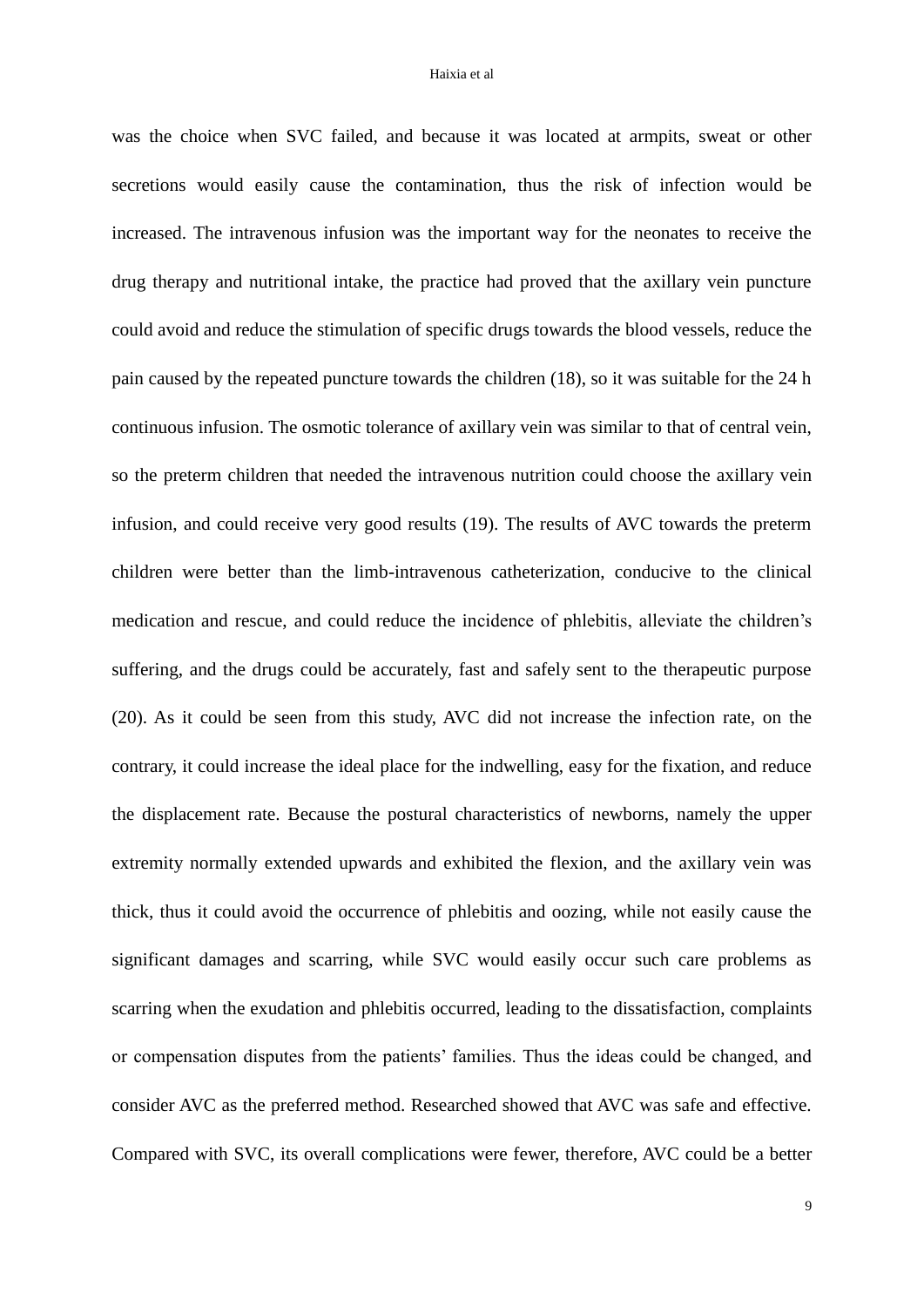choice for the newborns.

# **CONFLICT OF INTEREST**

All authors have no conflict of interest regarding this paper.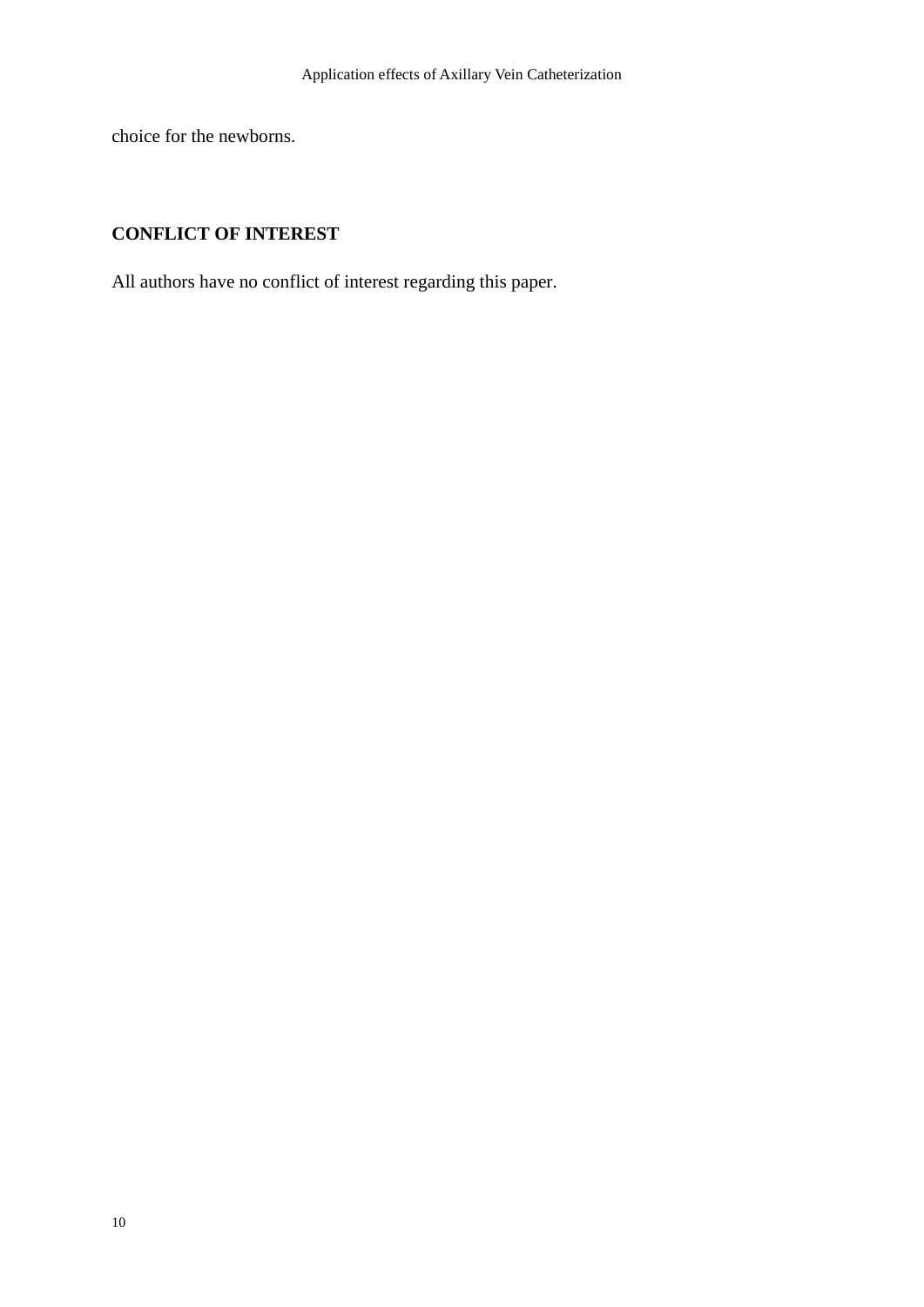#### **REFERENCES**

- 1. Ehrenkranz RA. Ongoing issues in the intensive care for the periviable infant nutritional management and prevention of bronchopulmonary dysplasia and nosocomial infections. Semin Perinatol 2014; **38:** 25-30.
- 2. Wrightson DD. Peripherally inserted central catheter complications in neonates with upper versus lower extremity insertion sites. Adv Neonatal Care 2013; **13:** 198-204.
- 3. Leick-Rude MK, Haney B. Midline catheter use in the intensive care nursery. Neonatal Netw 2006; **25:** 189-99.
- 4. Aggarwal R, Downe L. Use of percutaneous silastic central venous catheters in the management of newborn infants. Indian Pediatr 2001; **38:** 889-92.
- 5. Rastogi S, Bhutada A, Sahni R, [Berdon WE,](http://www.ncbi.nlm.nih.gov/pubmed/?term=Berdon%20WE%5BAuthor%5D&cauthor=true&cauthor_uid=9732496) [Wung JT.](http://www.ncbi.nlm.nih.gov/pubmed/?term=Wung%20JT%5BAuthor%5D&cauthor=true&cauthor_uid=9732496) Spontaneous correction of the malpositioned percutaneous central venous line in infants. Pediatr Radiol 1998; **28:** 694- 6.
- 6. Malbezin S, Gauss T, Smith I, Bruneau B, [Mangalsuren N,](http://www.ncbi.nlm.nih.gov/pubmed/?term=Mangalsuren%20N%5BAuthor%5D&cauthor=true&cauthor_uid=23659462) [Diallo T](http://www.ncbi.nlm.nih.gov/pubmed/?term=Diallo%20T%5BAuthor%5D&cauthor=true&cauthor_uid=23659462) et al. A review of 5434 percutaneous pediatric central venous catheters inserted by anesthesiologists. Paediatr Anaesth 2013; **23:** 974-9.
- 7. Mochida T, Seino Y, Matsuda K, Haga M, [Yamamoto G,](http://www.ncbi.nlm.nih.gov/pubmed/?term=Yamamoto%20G%5BAuthor%5D&cauthor=true&cauthor_uid=24558932) [Moridaira T](http://www.ncbi.nlm.nih.gov/pubmed/?term=Moridaira%20T%5BAuthor%5D&cauthor=true&cauthor_uid=24558932) et al. Safety of axillary and subclavian vein cannulation using real-time ultrasound guidance. Masui 2014; **63:** 57-61.
- 8. Kayashima K, Yoshino H, Ueki M, [Kataoka K.](http://www.ncbi.nlm.nih.gov/pubmed/?term=Kataoka%20K%5BAuthor%5D&cauthor=true&cauthor_uid=22256578) On the characteristics of axillary veins and internal jugular veins in pediatric patients. Masui 2011; **60:** 1378-83.
- 9. Sommerkamp SK, Romaniuk VM, Witting MD, [Ford DR,](http://www.ncbi.nlm.nih.gov/pubmed/?term=Ford%20DR%5BAuthor%5D&cauthor=true&cauthor_uid=23177356) [Allison MG,](http://www.ncbi.nlm.nih.gov/pubmed/?term=Allison%20MG%5BAuthor%5D&cauthor=true&cauthor_uid=23177356) [Euerle BD.](http://www.ncbi.nlm.nih.gov/pubmed/?term=Euerle%20BD%5BAuthor%5D&cauthor=true&cauthor_uid=23177356) A comparison of longitudinal and transverse approaches to ultrasound-guided axillary vein cannulation. Am J Emerg Med 2013; **31:** 478-81.
- 10. Rangel UV, Gomes Junior SC, Costa AM, [Moreira ME.](http://www.ncbi.nlm.nih.gov/pubmed/?term=Moreira%20ME%5BAuthor%5D&cauthor=true&cauthor_uid=25493681) Variables associated with peripherally inserted central catheter related infection in high risk newborn infants. Rev Lat Am Enfermagem 2014; **22:** 842-7.
- 11. Wilson-Storey D. Just a 'wee prick' with a needle. J R Coll Surg Edinb 1996; **41:** 412-3.
- 12. Soong WJ, Jeng MJ, Hwang B. The evaluation of percutaneous central venous catheters- -a convenient technique in pediatric patients. Intensive Care Med 1995; **21:** 759-65.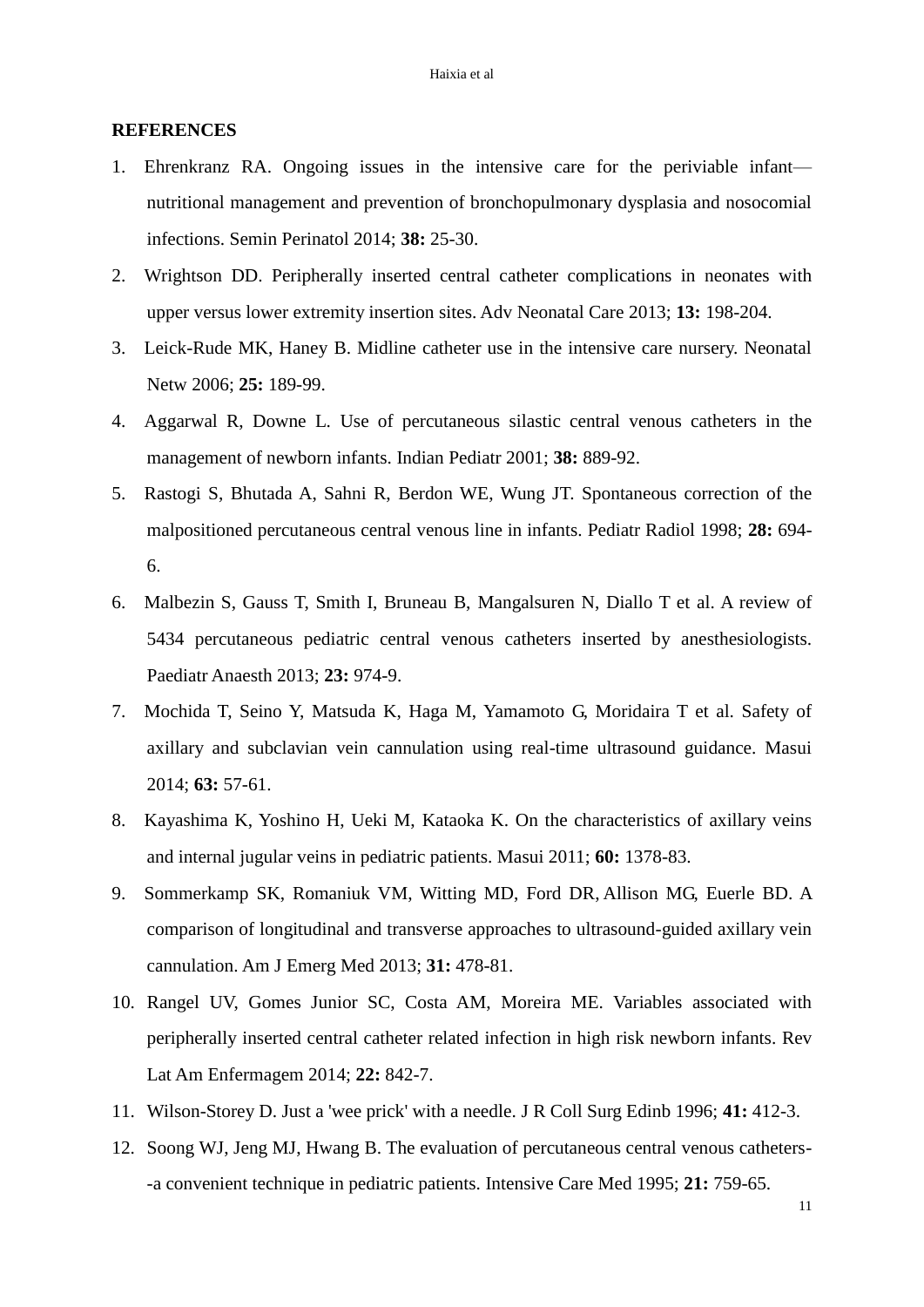- 13. Haas NA. Clinical review: vascular access for fluid infusion in children. Crit Care 2004; **8:** 478-84.
- 14. Pirotte T. Ultrasound-guided vascular access in adults and children: beyond the internal jugular vein puncture. Acta Anaesthesiol Belg 2008; **59:** 157-66.
- 15. Huang ZP, Liu XJ, Zou BX, [Wang LG,](http://www.ncbi.nlm.nih.gov/pubmed/?term=Wang%20LG%5BAuthor%5D&cauthor=true&cauthor_uid=24137199) [Zhou T.](http://www.ncbi.nlm.nih.gov/pubmed/?term=Zhou%20T%5BAuthor%5D&cauthor=true&cauthor_uid=24137199) The complete recanalization of PICCrelated venous thrombosis in cancer patients: a series of case reports. Exp Ther Med 2013; **6:** 411-2.
- 16. O´Grady NP, Alexander M, Burns LA, [Dellinger EP,](http://www.ncbi.nlm.nih.gov/pubmed/?term=Dellinger%20EP%5BAuthor%5D&cauthor=true&cauthor_uid=21511081) [Garland J,](http://www.ncbi.nlm.nih.gov/pubmed/?term=Garland%20J%5BAuthor%5D&cauthor=true&cauthor_uid=21511081) [Heard SO](http://www.ncbi.nlm.nih.gov/pubmed/?term=Heard%20SO%5BAuthor%5D&cauthor=true&cauthor_uid=21511081) et al. Guidelines for the preverton of intravascular catheter-related infections. Am J Infect Control 2011; **399:** S1-34.
- 17. Racadio JM, Doellman DA, Johnson ND, [Bean JA,](http://www.ncbi.nlm.nih.gov/pubmed/?term=Bean%20JA%5BAuthor%5D&cauthor=true&cauthor_uid=11158502) [Jacobs BR.](http://www.ncbi.nlm.nih.gov/pubmed/?term=Jacobs%20BR%5BAuthor%5D&cauthor=true&cauthor_uid=11158502) Pediatric peripherally inserted central catheters: complication rates related to catheter tip location. Pediatrics 2001; **107:** E28.
- 18. Chaturvedi A, Bithal PK, Dash H, [Chauhan RS,](http://www.ncbi.nlm.nih.gov/pubmed/?term=Chauhan%20RS%5BAuthor%5D&cauthor=true&cauthor_uid=12826963) [Mohanty B.](http://www.ncbi.nlm.nih.gov/pubmed/?term=Mohanty%20B%5BAuthor%5D&cauthor=true&cauthor_uid=12826963) Catheter malplacement during central venous cannulation through arm veins in pediatric patients. J Neurosurg Anesthesiol 2003; **15:** 170-5.
- 19. Panagiotounakou P, Antonogeorgos G, Gounari E, [Papadakis S,](http://www.ncbi.nlm.nih.gov/pubmed/?term=Papadakis%20S%5BAuthor%5D&cauthor=true&cauthor_uid=24625519) [Labadaridis J,](http://www.ncbi.nlm.nih.gov/pubmed/?term=Labadaridis%20J%5BAuthor%5D&cauthor=true&cauthor_uid=24625519) [Gounaris](http://www.ncbi.nlm.nih.gov/pubmed/?term=Gounaris%20AK%5BAuthor%5D&cauthor=true&cauthor_uid=24625519)  [AK.](http://www.ncbi.nlm.nih.gov/pubmed/?term=Gounaris%20AK%5BAuthor%5D&cauthor=true&cauthor_uid=24625519) Peripherally inserted central venous catheters: frequency of complications in premature newborn depends on the insertion site. J Perinatol 2014; **34:** 461-3.
- 20. Tang VC, Morsy MA, Chemla ES. Using arteriovenous fistulae as a dual access for hemodialysis and total parenteral nutrition administration is feasible with a good outcome: a case series. J Vasc Access 2007; **8:** 305-8.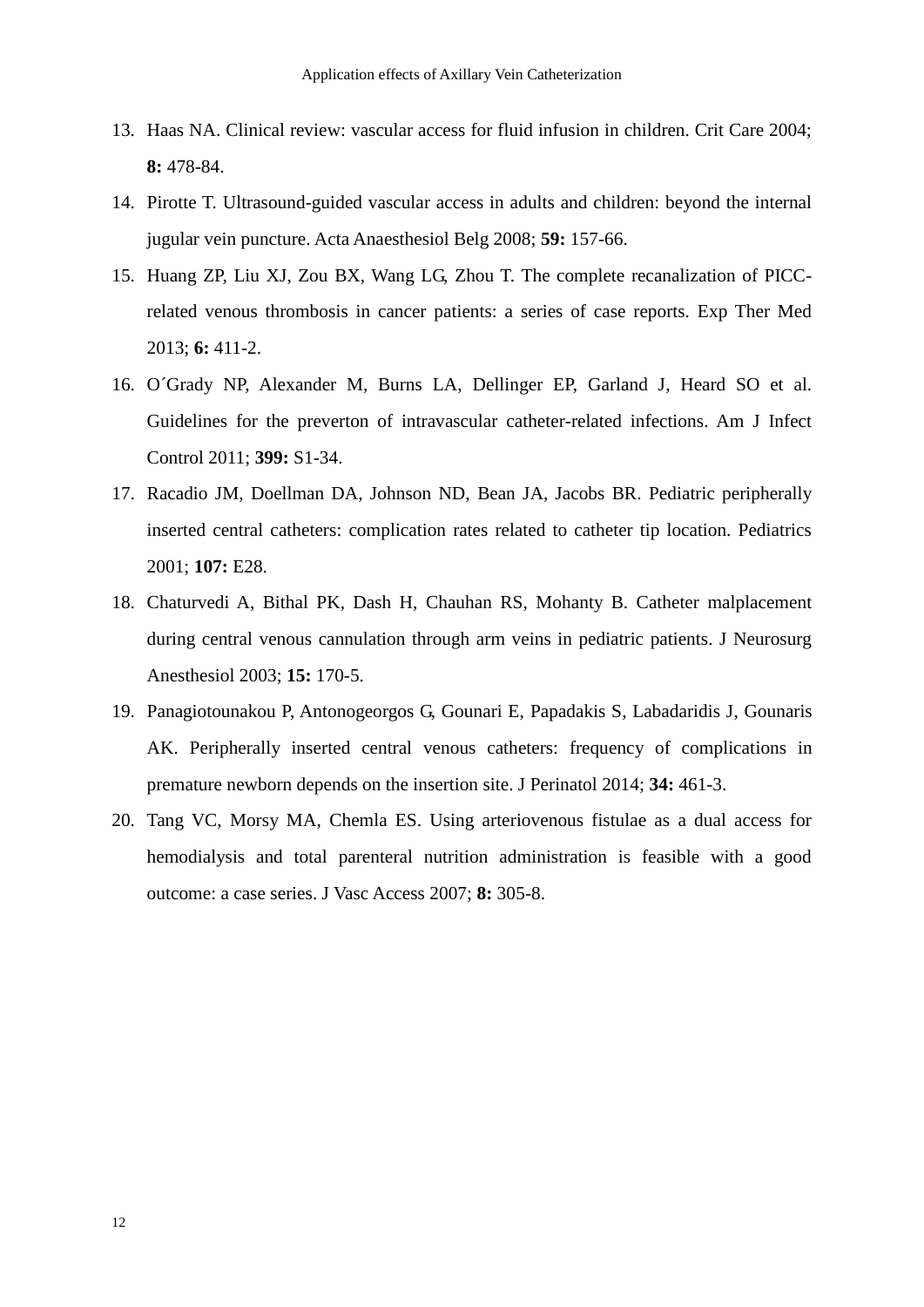#### Haixia et al

| Table 1. SVC, AVC clinical features of comparison. |  |  |  |  |  |  |  |
|----------------------------------------------------|--|--|--|--|--|--|--|
|----------------------------------------------------|--|--|--|--|--|--|--|

| Puncture         | Cases | Birth weight   | Gestational age | Baby boy |        | Puncture time of age | Indwelling time | Liquid infusion time |  |
|------------------|-------|----------------|-----------------|----------|--------|----------------------|-----------------|----------------------|--|
|                  |       | $(x\pm s, g)$  | $(x\pm s, W)$   | Cases    | PCT(%) | $(x\pm s, d)$        | $(x\pm s, d)$   | $(x\pm s, d)$        |  |
| <b>SVC</b>       | 61    | $1340 \pm 270$ | $30.5 \pm 2.3$  | 40       | 65.6   | $8.2 \pm 5.8$        | $2.2 \pm 1.2$   | $25.8 \pm 14.3$      |  |
| <b>AVC</b>       | 54    | 1340±680       | $29.9 \pm 2.5$  | 29       | 53.7   | $7.5 \pm 6.2$        | $2.5 \pm 1.8$   | $30.2 \pm 19.3$      |  |
| T or $x^2$       |       | 0.08           | 1.15            |          | 1.70   | 0.29                 | 0.98            | 1.40                 |  |
| $\boldsymbol{P}$ |       | 0.94           | 0.25            |          | 0.25   | 0.77                 | 0.33            | 0.16                 |  |